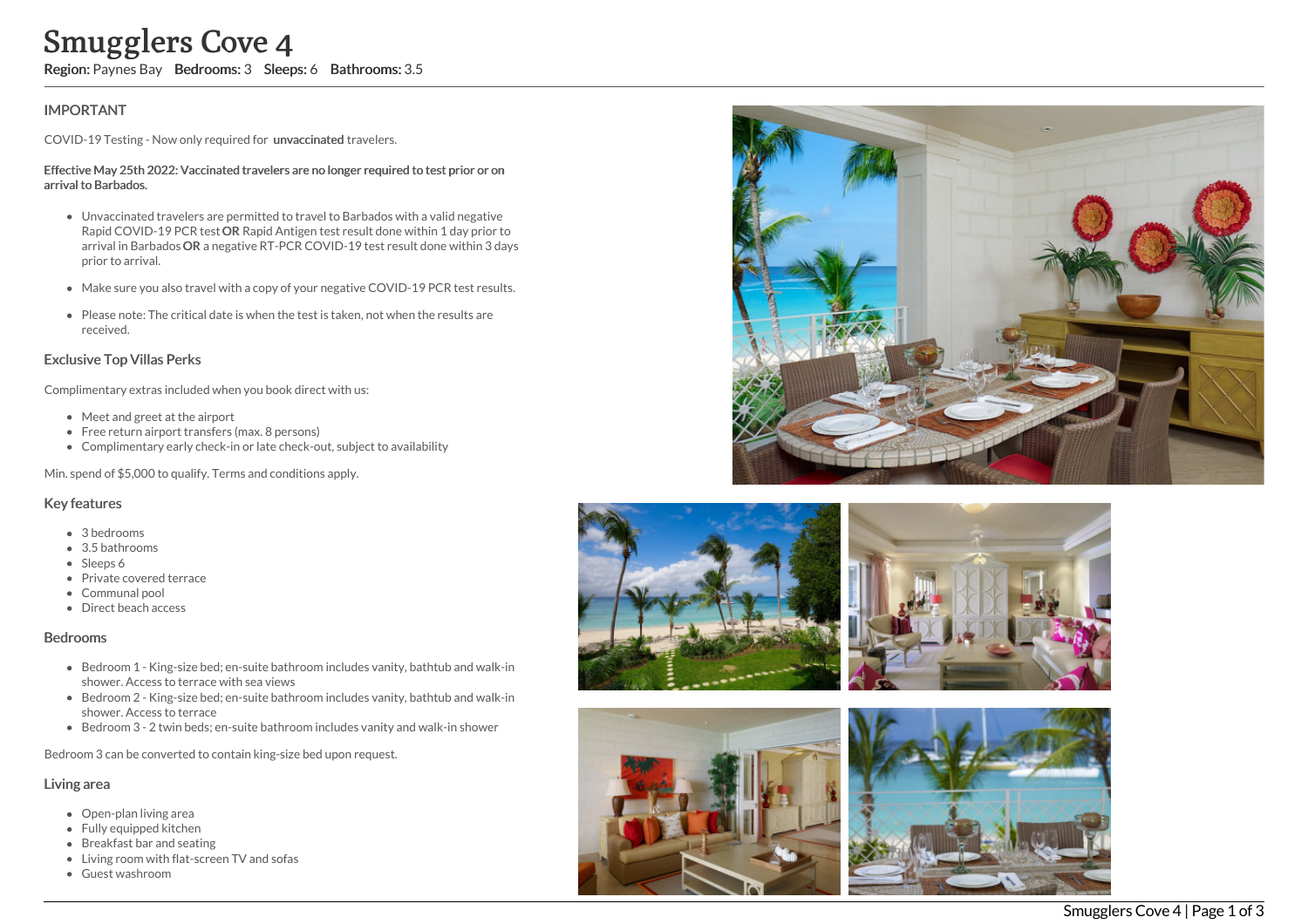## Outdoor area

- Covered terrace
- Dining table and chairs
- Outdoor sofas
- Direct access to beach

# General

- Air conditioning throughout
- Ceiling fans throughout
- Complimentary wifi
- Assigned parking
- Bedding and towels included
- Laundry room

# Resort amenities

- Communal lap pool
- Direct beach access